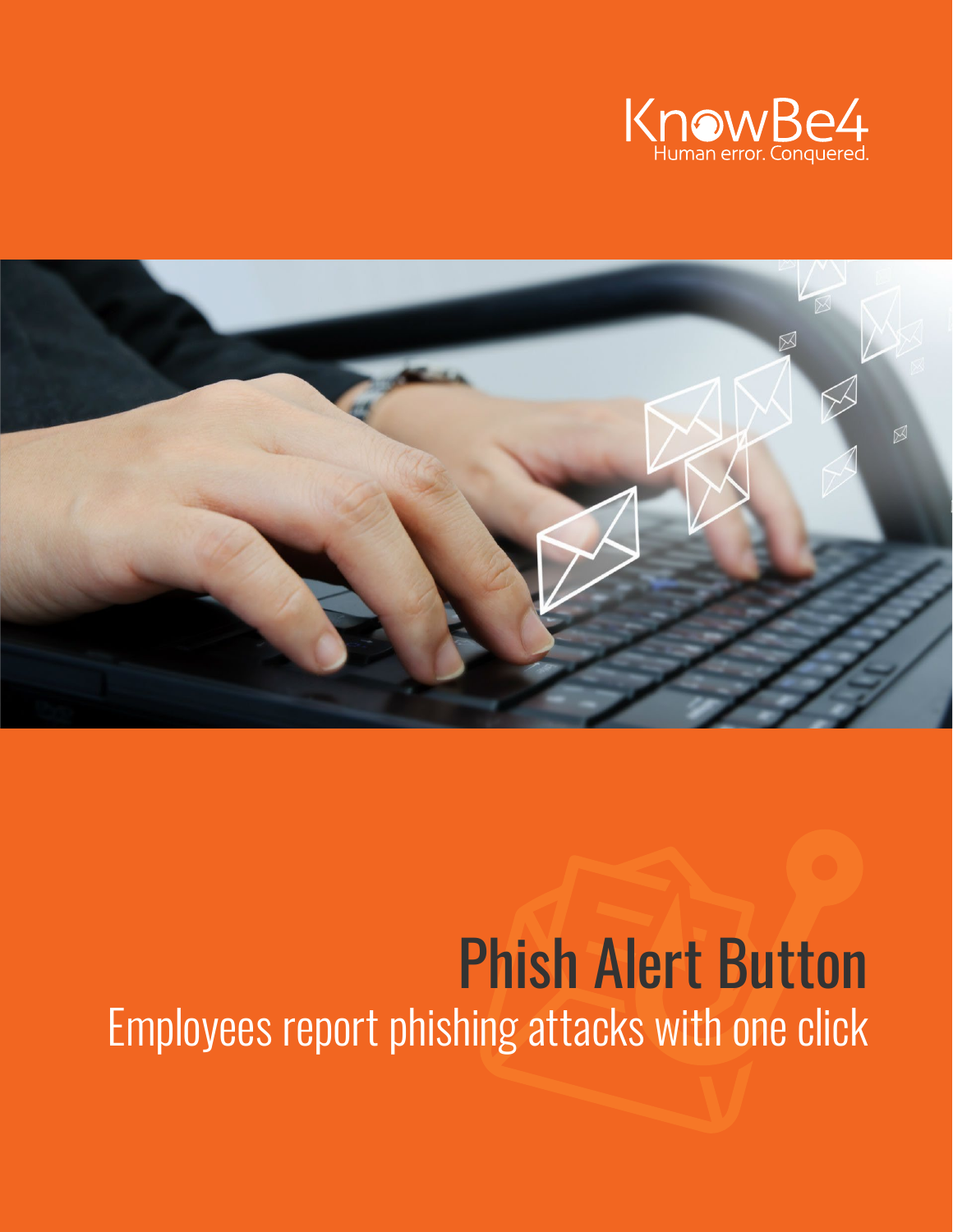## Phish Alert

#### **Do your users know what to do when they receive a suspicious email?**

Should they call the help desk, or forward it? Should they forward to IT including all headers? Delete and not report it, forfeiting a possible early warning?

KnowBe4's Phish Alert add-in button gives your users a safe way to forward email threats to the security team for analysis and deletes the email from the user's inbox to prevent future exposure. All with just one click!



- When the user clicks the Phish Alert button on a phishing email, the email will be directly forwarded to your Incident Response team.
- Has fully customizable button text and user dialog boxes.
- Clients supported: Outlook 2010, 2013, 2016, 2019 & Outlook for Microsoft 365, Exchange 2013, 2016 & 2019, Outlook on the web (Outlook.com), the Outlook Mobile App (iOS and Android), Chrome 80 and later (Linux, OS X, and Windows), Gmail accounts connected through Google Workspace, Gmail Add-on is compatible with Gmail in browser and mobile clients. For more information on compatibility, please visit: <https://support.knowbe4.com/hc/en-us/articles/1500011951662-Phish-Alert-Button-Compatibility-Matrix>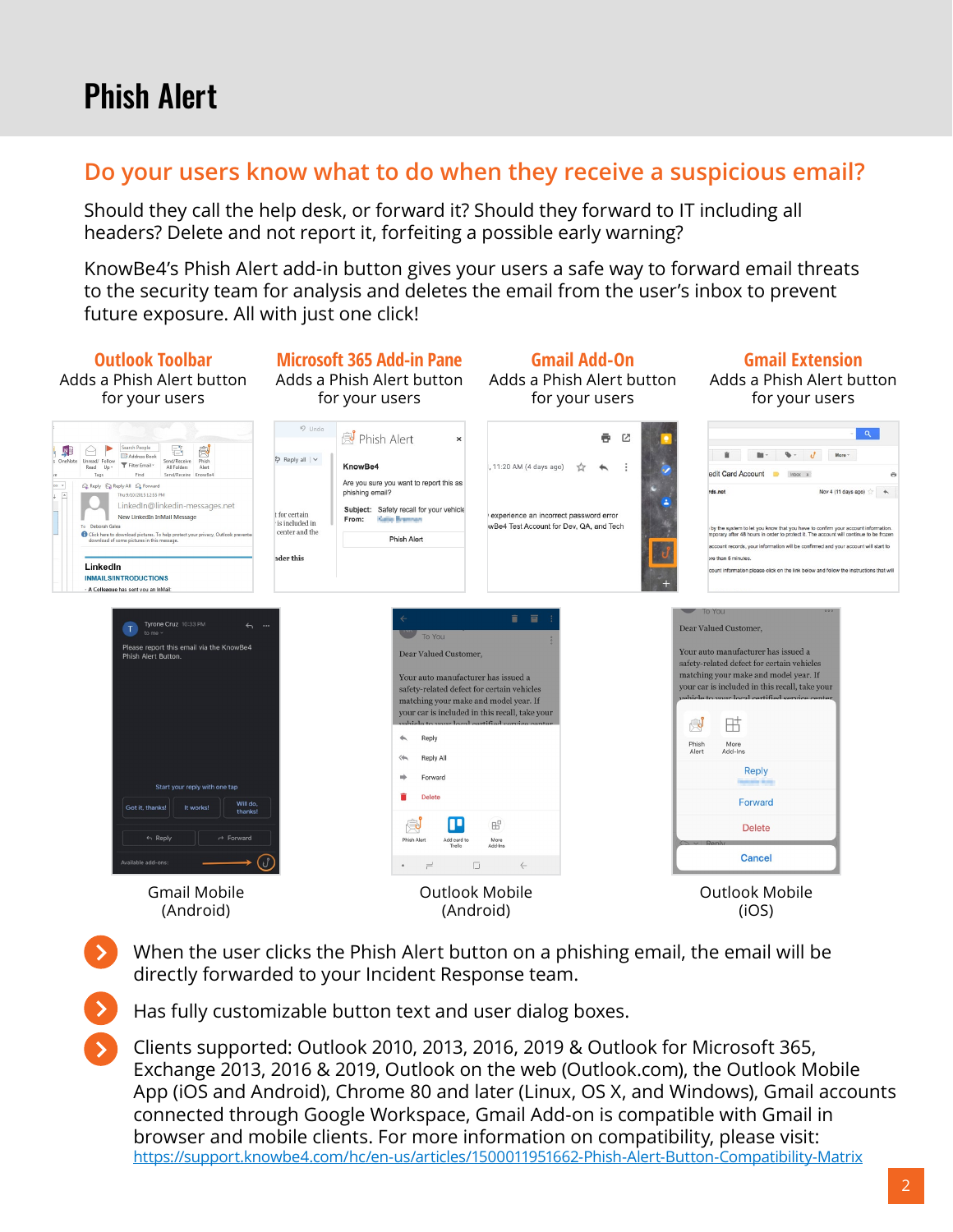## Phish Alert Benefits

- Reinforces your organization's security culture, users can report suspicious emails with one click.
- Your employee gets instant feedback, which reinforces their training.
- Incident Response gets early phishing alerts from users, creating a network of "sensors". You can change the receiving email address and add a prefix.
- You can change the user dialog box text regularly to coordinate with  $\rightarrow$ your security awareness program. When your user opens email client, the add-in pulls in your updated messaging.
- Easy Phish Alert Button (PAB) deployment options: Outlook PAB  $\sum$ installer for Windows, PAB manifest for Microsoft Products, Gmail Chrome Extension PAB config file, and Gmail Add-on App for Google **Workspace**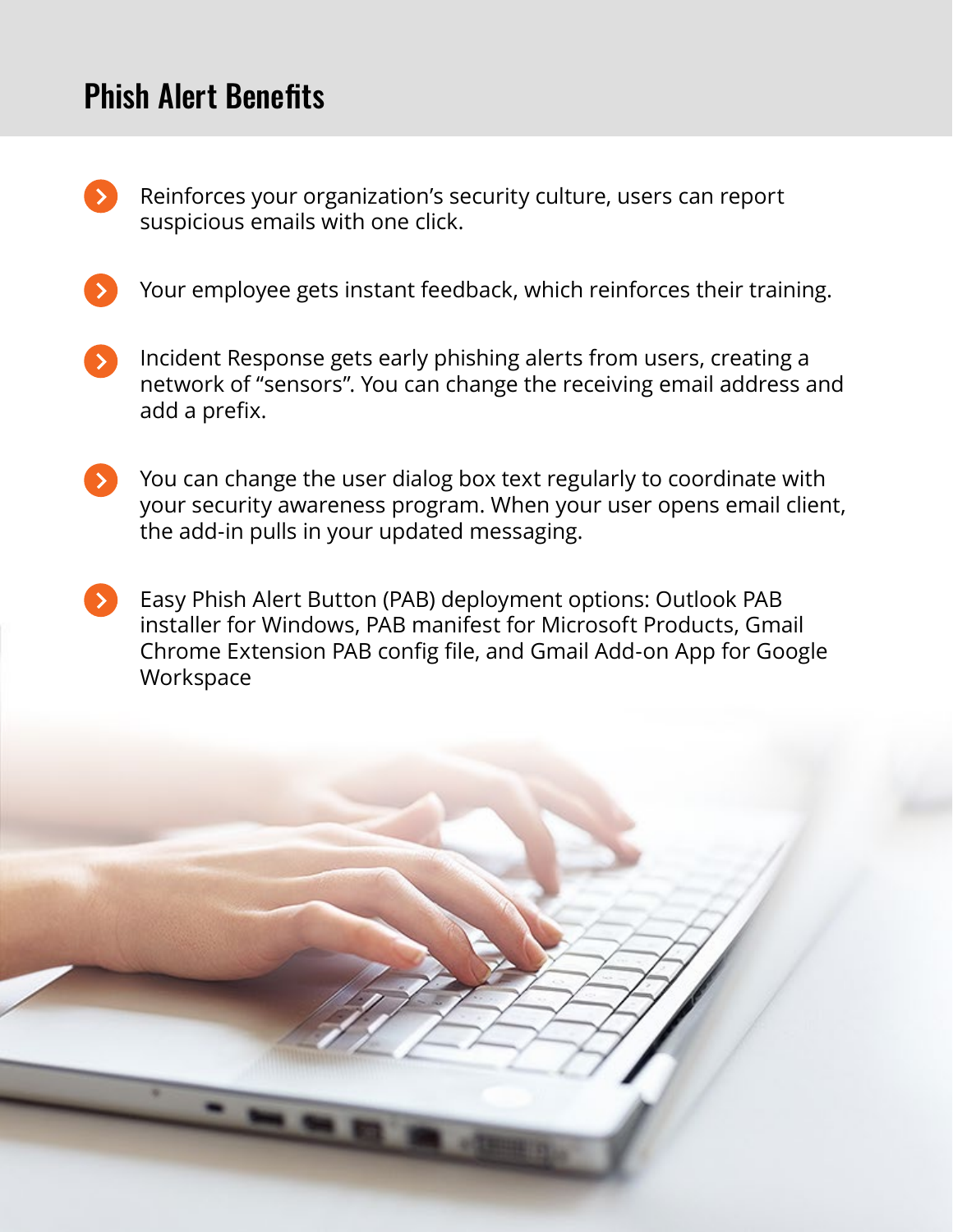#### **When the User Clicks the PAB on a Phishing Security Test**



#### **When the User Clicks the PAB on a Non-Simulated Phishing Email**



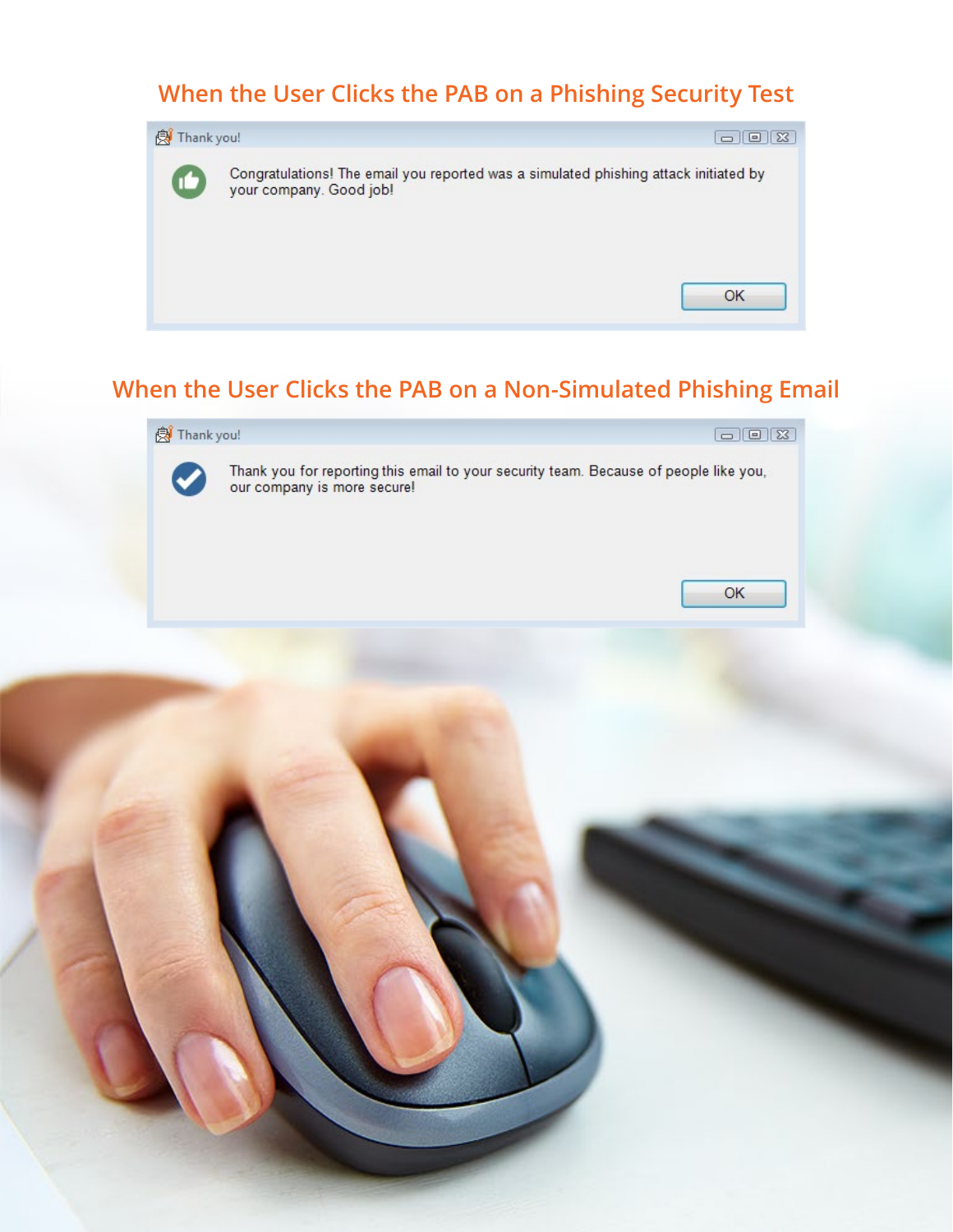## Phish Alert: How It Works

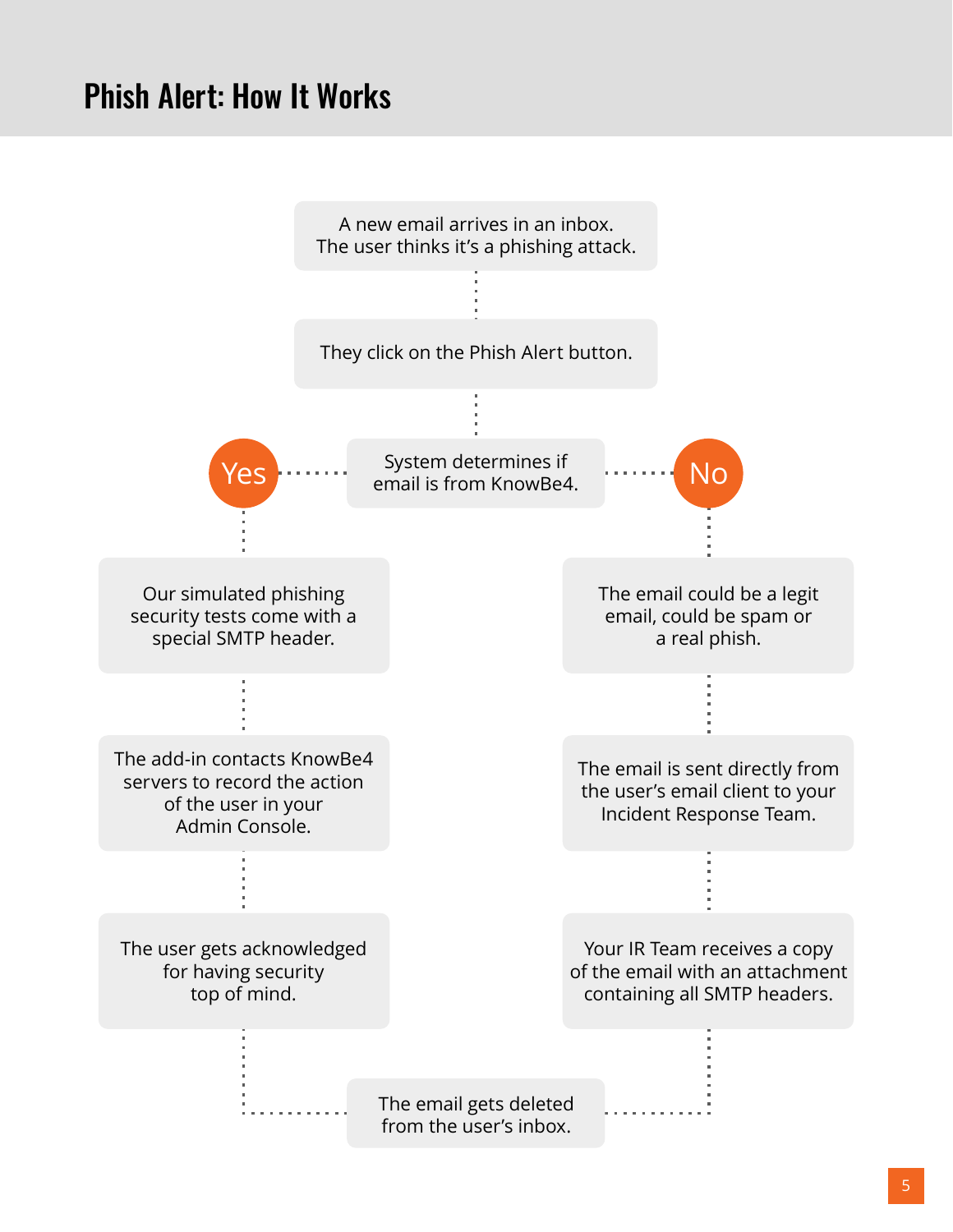### Further Enhance Your Management of Social Engineering Threats

- Continue to push down your user's Phish-Prone percentage.
- Reporting of both simulated and real phishing emails involves users even more.
- Your Incident Response Team can act faster on possible real phishing attacks.



Source: 2021 KnowBe4 Phishing by Industry Benchmarking Report

*Note: The initial Phish-Prone percentage is calculated on the basis of all users evaluated. These users had not received any training with the KnowBe4 console prior to the evaluation. Subsequent time periods reflect Phish-Prone percentages for the subset of users who received training with the KnowBe4 console.*